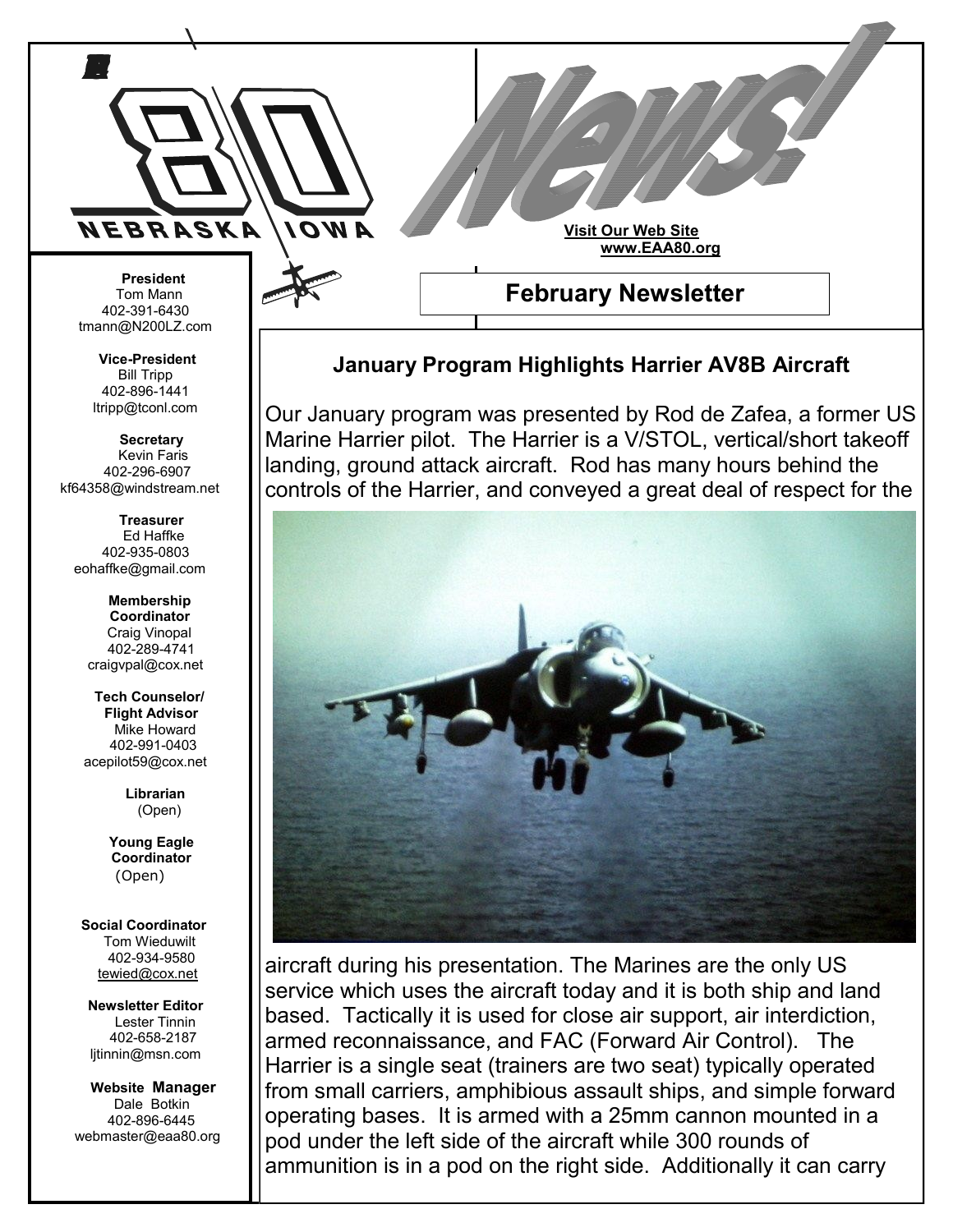rockets, air to air missiles, guided and unguided bombs, as well as four 300 gallon drop tanks as part of its payload. Fully loaded, the aircraft weighs approximately 32,000 lbs, can climb at 14,000+ ft/min, and operate within a combat range of 300 miles at a speed up to mach 1. Once the F35B is fully deployed in 2012, the corps plans to



phase out the Harrier. That will leave Italy and Spain as the only countries operating this version of the aircraft. Rod's presentation affirmed that the U.S. still has many lethal offensive military threats in our arsenal. We thank Rod for his time and willingness to share his experiences.

\_\_\_\_\_\_\_\_\_\_\_\_\_\_\_\_\_\_\_\_\_\_\_\_\_\_\_\_

# **February 2018 Meeting**

The February meeting will be held on the 11th at 7:00 p.m. in Hanger One at Millard Airport. Our President, Tom Mann will be presenting a talk on Composite Construction. Please plan to attend.

### **Minutes of the January meeting**

 $\overline{\phantom{a}}$  , and the set of the set of the set of the set of the set of the set of the set of the set of the set of the set of the set of the set of the set of the set of the set of the set of the set of the set of the s

The meeting was called to order by President Tom Mann at 19:07. There were 39 members and 2 guests present. A

motion was made and the minutes of the December meeting were accepted.

**Treasurers Report:** Treasurer Ed Haffke reported that he did not have the figures, but we have more money than we did last month. His report was accepted by the members.

**Membership Coordinator:** Craig Vinopal reported that member dues are due for 2013. If you want an updated picture for the new roster being created contact Dick Austin.

**Young Eagles:** Dale McClure and Lester have agreed to be coordinators of the Young Eagles program. A big thanks and round of applause was given to Kathy Callahan for her past service as coordinator.

**Tech Counselor:** None. Mike Howard was presented with an award for his past Tech Counselor services to the chapter.

### **Social:**

- There will be a chili / potluck at the Wahoo hanger at a date to be determined.
- Gary Parker provided the drinks for the meeting.
- Dale McClure's wife provided cookies for the meeting.
- It was decided to dispose of four cases of very old soda.

**Tool Committee:** Doug Humble reported that all tools are accounted for and listed on our website.

### **Builders Reports:**

- Chris Halfman is presently working on his RV-7A canopy.
- Dale Botkin has purchased a partially built RV-7A and is working on the wings.
- President Tom Mann reports slow going on his LongEZ project.

New Business: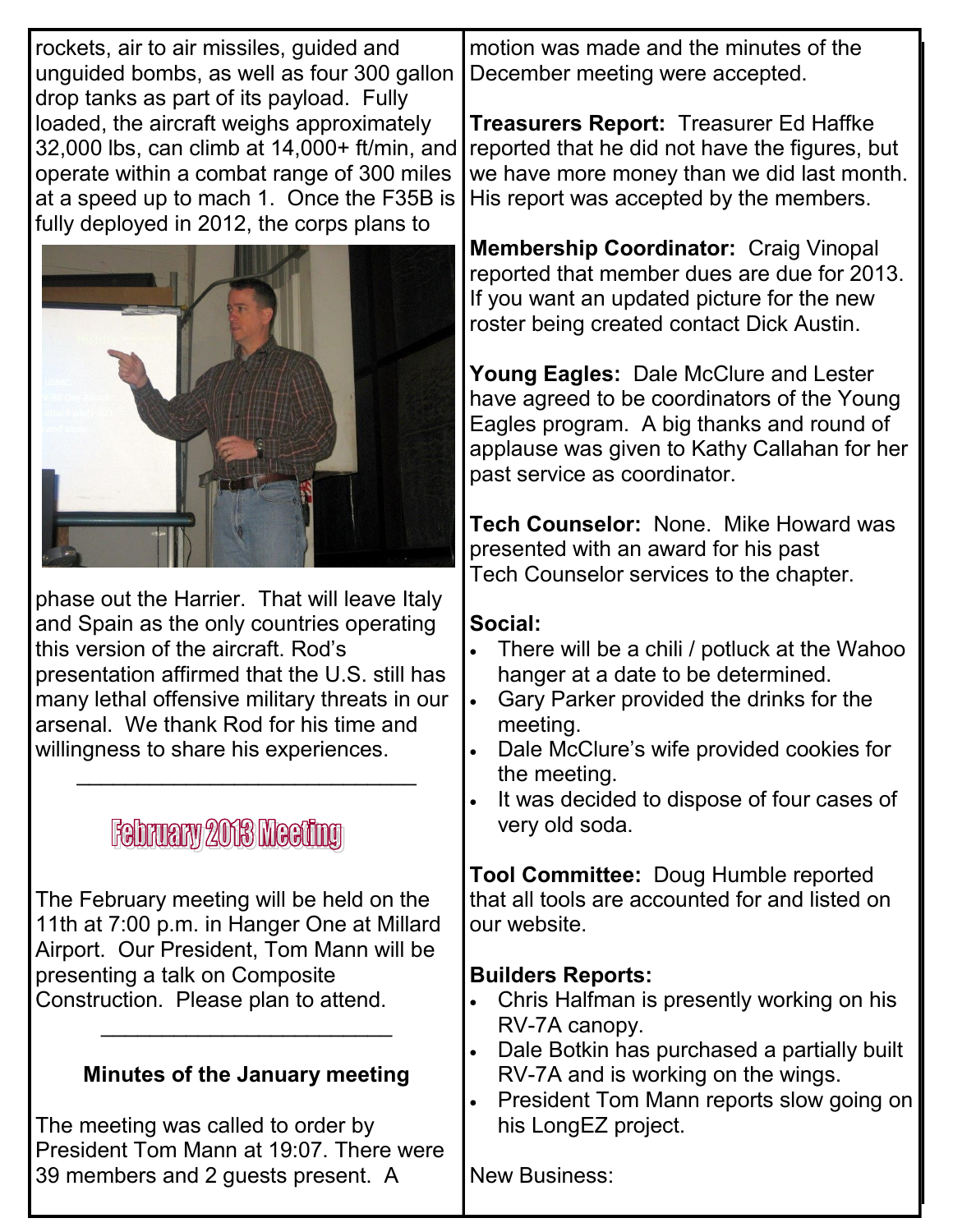| discussed that the Council Bluffs CAF<br>chapter may help in that showing. A date<br>has not been discussed as of today.<br>The "Velocity Channel" is a great source<br>of aviation television as is "The Aviators"<br>on NETV Sundays.<br>Don Myer reports a friend is buying an SR<br>-22 and is looking to hire a full-time pilot.<br>T.W. stated we have an unreliable com-<br>puter and projector and he would like to<br>see the club improve on what we have.                                                                                                                                  | Google Play) - This apps serves as a tool for<br>instrument and student pilots along with<br>flight instructors, that helps them practice<br>and teach the use of aviation navigation. It<br>includes VOR, HIS, RMI, ADF, DME, and<br>ILS simulation.<br>My Radar Pro (\$1.99 on ITunes) - An excel-<br>lent IPhone and IPad app that shows ani-<br>mated weather at your location. For \$2.99<br>you can add a hurricane tracker.                                                                                                                                                                                                    |
|-------------------------------------------------------------------------------------------------------------------------------------------------------------------------------------------------------------------------------------------------------------------------------------------------------------------------------------------------------------------------------------------------------------------------------------------------------------------------------------------------------------------------------------------------------------------------------------------------------|---------------------------------------------------------------------------------------------------------------------------------------------------------------------------------------------------------------------------------------------------------------------------------------------------------------------------------------------------------------------------------------------------------------------------------------------------------------------------------------------------------------------------------------------------------------------------------------------------------------------------------------|
| The meeting was adjourned at 21:00.<br><b>President/CEO Craig Fuller Leaving AOPA</b>                                                                                                                                                                                                                                                                                                                                                                                                                                                                                                                 | PocketFMS Easy VFR - (Free in ITunes and<br>Google Play) - This app allows users to cre-<br>ate detailed flight plans on a computer, save<br>them to Web storage, and load them on any                                                                                                                                                                                                                                                                                                                                                                                                                                                |
| By Robert Goyer / Published: Feb 28, 2013<br>The Aircraft Owners and Pilots Association<br>(AOPA) <b>announced this morning</b> that as-<br>sociation president and CEO Craig Fuller will<br>be leaving the organization. The release<br>quoted AOPA Chairman of the Board Wil-<br>liam C. Trimble III as saying that the organi-<br>zation would immediately start the search for<br>a replacement. Read more at http://<br>www.flyingmag.com/news/presidentceo-<br>craig-fuller-leaving-aopa?<br>Are your 2103 dues Paid? Make<br>sure that you don't get dropped<br>from the Chapter mailing list. | mobile device. It provides route planning,<br>weather, and notams, and computes per-<br>formance, weight and balance, and fuel con-<br>sumption.<br>XCSoar (Free in Google Play) - This smart-<br>phone and tablet app is a tactical glide com-<br>puter for glider pilots, paragliders, and hang<br>gliders.<br><b>Aviation W&amp;B Calculator (\$9.99 in ITunes)</b><br>This app does weight and balance calcula-<br>tions easily and quickly. The app currently<br>has templates for 165 aircraft, ranging from<br>the Beech Baron to the Stinson 108-1. Us-<br>ers also have the option to build their own<br>aircraft templates. |
|                                                                                                                                                                                                                                                                                                                                                                                                                                                                                                                                                                                                       | The Open Canopy Of Quotes                                                                                                                                                                                                                                                                                                                                                                                                                                                                                                                                                                                                             |
| Five Aviation Apps You Can't<br>live Without<br>AOPA columnist, Benet J Wilson has pro-<br>vided a list of five apps that members have e<br>said they could not live without. This is not a<br>recommendation of any app.<br><b>NAV Trainer Pro (\$4.99 on ITunes &amp;</b>                                                                                                                                                                                                                                                                                                                           | If God had meant for man to fly, he<br>would of given him more money.<br>Anonymous -<br>Good judgment comes from experi-<br>ence and experience comes from bad<br>judgment. - Anonymous -                                                                                                                                                                                                                                                                                                                                                                                                                                             |